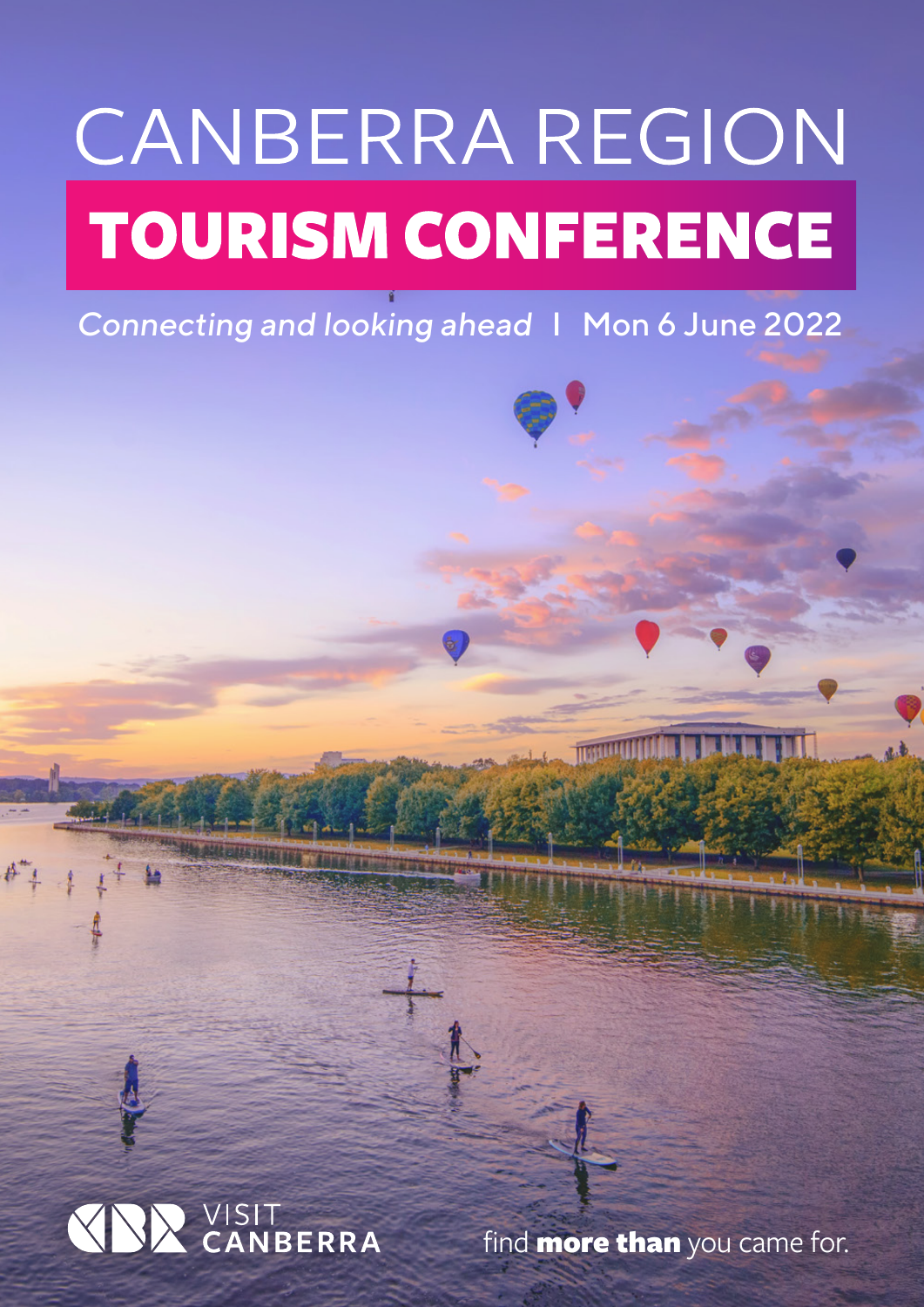# PROGRAM Monday 6 June 2022

| 0830          | <b>Conference registration</b> / arrival tea and coffee                                                                                                                                                                                                                                |                                                                                                                                |
|---------------|----------------------------------------------------------------------------------------------------------------------------------------------------------------------------------------------------------------------------------------------------------------------------------------|--------------------------------------------------------------------------------------------------------------------------------|
| $0900 - 1030$ | Welcome                                                                                                                                                                                                                                                                                | <b>Cam Sullings</b><br>Emcee<br><b>Tyronne Bell</b><br>Owner, Thunderstone Aboriginal<br>Cultural Services Pty Ltd             |
|               | <b>Opening address</b>                                                                                                                                                                                                                                                                 | <b>Andrew Barr, MLA</b><br><b>ACT Chief Minister</b>                                                                           |
|               | Road to recovery<br>Hear from Tourism Australia's Managing Director on future opportunities and<br>trends for travel, as well as Tourism Australia's strategies for the year ahead and<br>beyond, as international tourism to Australia rebuilds.                                      | <b>Phillipa Harrison</b><br>Managing Director, Tourism Australia                                                               |
|               | Australia's tourism future<br>Hear from Austrade's General Manager, Visitor Economy & Client Programs,<br>Samantha Palmer, on key insights, trends and opportunities for tourism growth.                                                                                               | <b>Samantha Palmer</b><br>General Manager Visitor Economy<br>& Client Programs, Austrade                                       |
| 1030-1100     | Networking break / morning tea                                                                                                                                                                                                                                                         |                                                                                                                                |
| 1100-1245     | Adapt: innovating in rapidly changing times<br>Organisations should focus on improving their ability to adapt to anything.<br>How can your business or team become more adaptable in order to succeed<br>in rapidly changing environments?                                             | <b>Gus Balbontin</b><br>Adventurer and Alternative Futurist                                                                    |
|               | What Australians think: consumer trends and insights<br>Hear from Pollinate's Managing Director on Australians' attitudes towards<br>society, the environment and the economy taken from Pollinate's Pulse of<br>the Nation and VisitCanberra research.                                | <b>Garrett Tyler-Parker</b><br>Managing Director Canberra,<br>Pollinate                                                        |
| 1245-1345     | Networking break / lunch                                                                                                                                                                                                                                                               |                                                                                                                                |
| 1345-1530     | Reaching today's traveller<br>How to reach today's traveller through digital presence and engagement.                                                                                                                                                                                  | <b>Jeremy Jauncey</b><br>Founder, Beautiful Destinations                                                                       |
|               | Creating exceptional experiences for your high value visitors<br>Hear from the Directors of Tourism eSchool, Paige Rowett and Rebecca White,<br>on how to create exceptional experiences and deliver genuine hospitality that is<br>memorable and drives advocacy.                     | <b>Paige Rowett &amp; Rebecca</b><br>White<br>Directors, Tourism eSchool                                                       |
|               | <b>Collaborating for future success</b><br>Collaboration is vital for Canberra's future success in a very competitive<br>tourism landscape. In this panel discussion, hear different perspectives on what<br>collaboration means and first-hand examples of collaborating for success. | Amelia Bidgood<br>Owner, Eat Canberra<br>Karen Fitzgerald<br>General Manager Experiences,<br><b>Tourism Australia</b>          |
|               |                                                                                                                                                                                                                                                                                        | <b>Russell Jackson</b><br>Executive Manager of Business and<br>Marketing, National Zoo & Aquarium<br>and Jamala Wildlife Lodge |
|               |                                                                                                                                                                                                                                                                                        | Sean Haylan<br>General Manager, Destination<br>Southern New South Wales                                                        |
| 1530-1600     | Networking break / afternoon tea                                                                                                                                                                                                                                                       |                                                                                                                                |
| 1600-1700     | <b>Towards 2030</b><br>As we kick-start development of a new Tourism Strategy for the ACT, this                                                                                                                                                                                        | Jonathan Kobus<br>Executive Branch Manager,                                                                                    |

As we kick-start development of a new Tourism Strategy for the ACT, this interactive session facilitated by VisitCanberra will generate initial discussion on how we want our tourism sector to be transformed and defined by the year 2030, and how the collective efforts of industry and government can help us get there.

# **Closing remarks**

VisitCanberra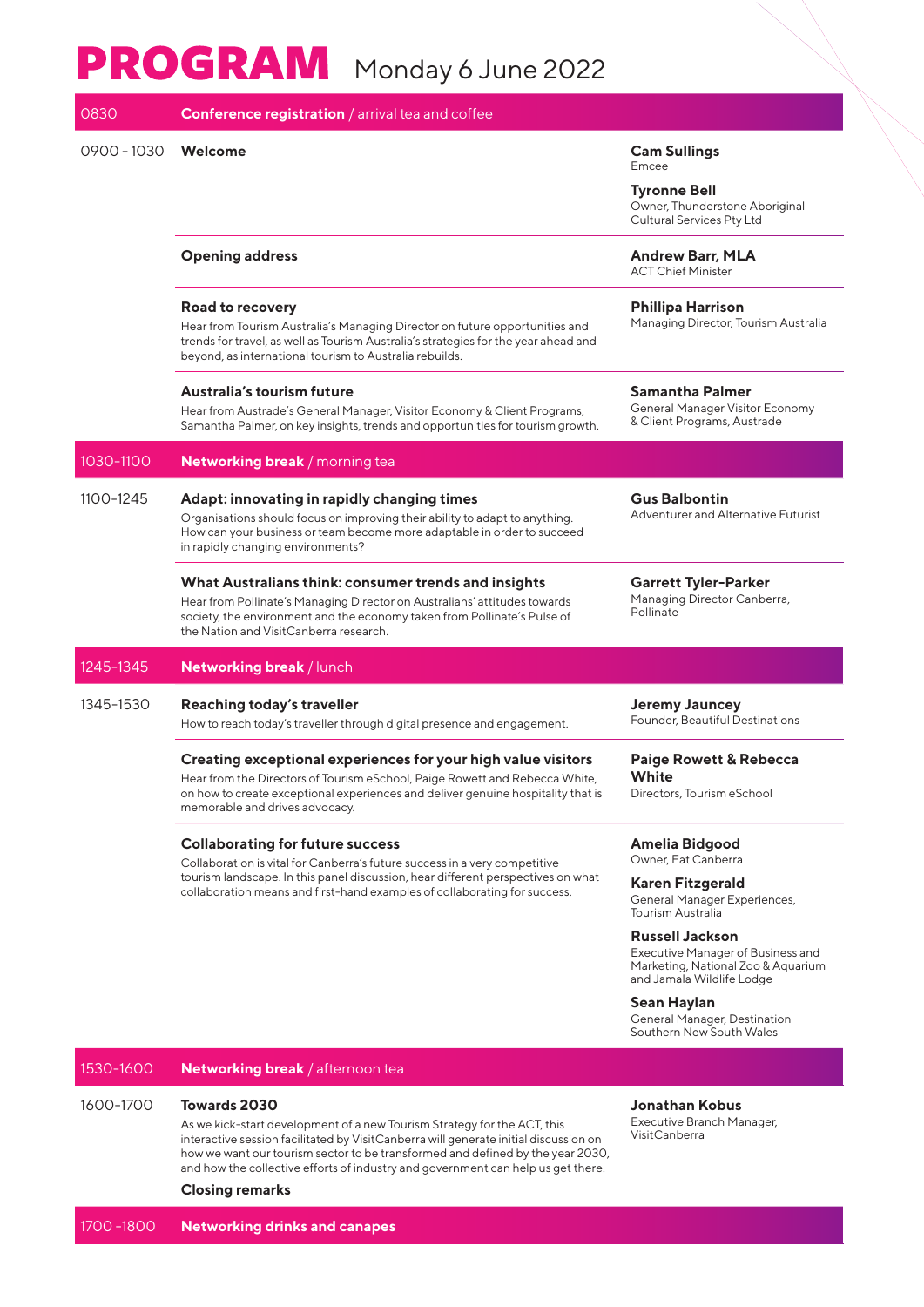# PRESENTERS





#### **Cam Sullings Emcee**

Cam Sullings is a long-time radio, television and online presenter in Canberra.

He has been behind the mic, in front of a lens or presenting on stage for almost 30 years. Cam hosts many of Canberra's top corporate events, gala evenings, awards nights and community gatherings. He is the on-screen presenter and ground announcer at Canberra Raiders home matches.

Through the day Cam manages his business, combining his presenting roles with public speaking tuition. He shows CEO's and executives how to speak with impact.

# **Andrew Barr**

## **ACT Chief Minister**

Andrew Barr has led a positive agenda for Canberra since being elected ACT Chief Minister in 2014. He has improved the lives of Canberrans through major changes to the ACT's tax system, leading the nation on climate action, reaching 100% renewable electricity and making Canberra the most LGBTIQ-friendly city in Australia.

He is Australia's longest-serving Tourism Minister, leading significant growth in tourism and business travel to Canberra, particularly by bringing major aviation partners to the ACT for the first time.

Strong and decisive leadership by Andrew and his team has steered the ACT through the health crisis and economic impact of the global pandemic. The ACT has proved resilient over the past two years especially, delivering one of the best health responses in the world.



# **Tyronne Bell**

## **Owner, Thunderstone Aboriginal Cultural Services Pty Ltd**

Tyronne Bell is the youngest of seven children and grew up in Yass, learning traditional culture from his father, Don Bell (senior). Challenging early experiences helped shape his lifelong passion for the advancement of Aboriginal issues. Tyronne has become a strong advocate for the recognition of Aboriginal culture and language, in particular, the culture and language of the Ngunawal people.

Tyronne has worked as a ranger in ACT Parks and Conservation and spent ten years in the public service, mainly in the Aboriginal Affairs portfolio. In 2013, Tyronne started his own business, Thunderstone Aboriginal Cultural and Land Management Services to educate the wider community about the local history and culture of the Canberra region and its traditional custodians the Ngunawal people.

# **Phillipa Harrison**

#### **Managing Director, Tourism Australia**

As the Managing Director of the nation's global tourism marketing agency, Ms Phillipa Harrison is responsible for driving Tourism Australia's strategies to create sustainable demand for Australia's tourism experiences internationally; and working with the tourism industry to achieve its Tourism 2020 strategy goals of growing overnight visitor spend to more than \$115 billion annually.

Ms Harrison and her team at Tourism Australia, in partnership with industry, have sought to drive the contribution from international visitors to the Tourism 2020 goal, with spending by international visitors reaching a record \$44 billion in 2018. Prior to joining Tourism Australia in 2017, Ms Harrison spent six years working for Hamilton Island Enterprises and before that held a variety of senior sales, marketing and product roles at Viator Systems (Sydney), Base Group (Sydney), STA Travel (London), Contiki Holidays (London), and Trailfinders (London).

# **Samantha Palmer**

## **General Manager Visitor Economy & Client Programs, Austrade**

Samantha Palmer is the General Manager of Austrade's Visitor Economy and Client Programs Division. She leads the nation's tourism and broader visitor economy policy and programs. She also oversees strategic reforms to Austrade's clientcentred grants schemes including the Export Market Development Grant program.

Samantha brings 20-plus years of diverse experience in senior executive service roles and is a National Fellow of the Institute of Public Administration Australia (IPAA). She was one of the 2013 Australian Financial Review/Westpac 100 Women of Influence, and the 2013 Australian Human Resource Institute Diversity Champion of the Year (HR).

# **Gus Balbontin**

### **Adventurer and Alternative Futurist**

Born and bred in wild Patagonia, Gus Balbontin never allowed his small town and humble beginnings get in the way of his big dreams. A healthy disrespect for authority and a severe case of fomo (fear of missing out) landed him in Australia at the young age of 17.

By the age of 22 he had dropped out of uni, hitchhiked South America, set up his first business and landed his dream job at Lonely Planet. Fast forward a few more years and he was leading the company globally, working with companies such as Google X, Nokia and Amazon on the latest technology, creative cultures and high performing teams. Seeking a change from corporate life, he hung up his boots as the Executive Director and CTO of Lonely Planet and decided to move back to his entrepreneurial roots, becoming an investor, founder and mentor across the start-up ecosystem in Melbourne.

# **Garrett Tyler-Parker**

#### **Managing Director Canberra, Pollinate**

Garrett is the Canberra Managing Director of Pollinate, and is a market and social researcher. Garrett specialises in strategic research and consulting. Leading the Canberra office, he builds on his commercial-focused experience and the interrelation with government and governing bodies to ensure results are insight driven and actionable.

With experience working in research across Canberra, Sydney and Bangkok and previous experience working in the Parliament House Federal Press Gallery, Garrett brings a well-rounded, real-world perspective to research, taking into account client, category, human behaviour and systems thinking. Garrett is also a guest lecturer at ANU on Market Research and is currently undertaking a PhD at the ANU Research School of Management.